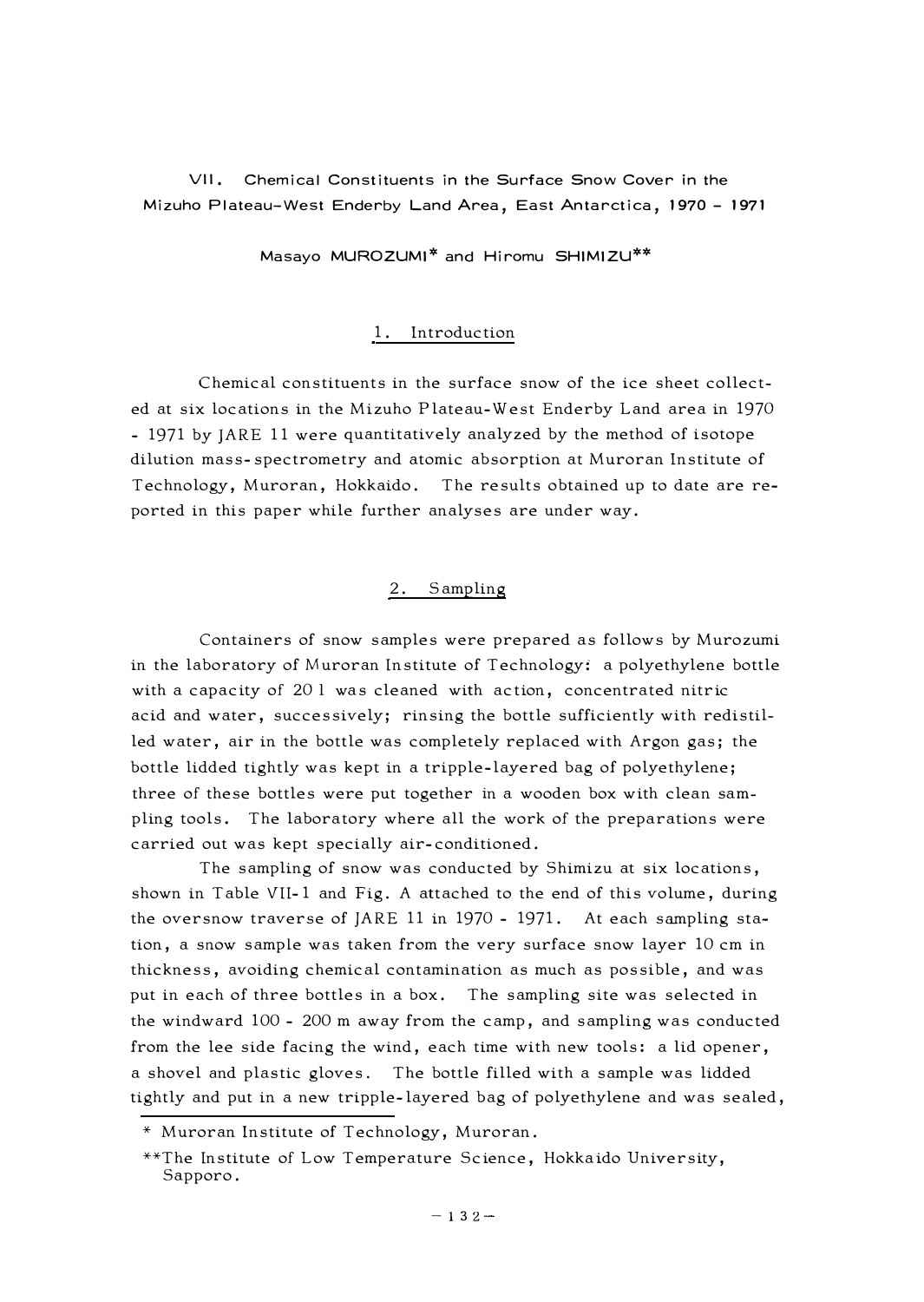|          | Date of<br>sampling | Na | К    | Mg  | Τi   | Silicate |
|----------|---------------------|----|------|-----|------|----------|
| S 122    | 18, 1971<br>Jan.    | 53 | 2.1  | 13  | 0.04 | 8        |
| Mizuho-1 | Nov. 17, 1970       | 14 | 1.2  | 2.1 | 0.01 | 2        |
| Mizuho-2 | 9, 1971<br>Jan.     | 14 | 0.88 | 2.4 | 0.00 | $\Omega$ |
| Y 135    | Nov. 24, 1970       | 12 | 1.0  | 3.0 | 0.06 | 12       |
| Y 200    | Nov. 27, 1970       | 14 | 1.0  | 2.3 | 0.03 | 6        |
| Y 300    | 4, 1971<br>Dec.     | 11 | 0.56 | 1.7 | 0.04 | 8        |

Table Vll-1. Chemical constituents in the surface snow cover of the Mizuho Plateau-West Enderby Land, in ppb ( 1970 - 1971 ).

again. Three of these samples collected at the same location were kept in a wooden box. All the samples were transported back to Japan by icebreaker Fuji, then to the laboratory of Muroran Institute of Technology, in a liquid state. A sample in a bottle weighed 6 - 10 kg. The amount of chloride ions dissolved out of the inner wall of the polyethylene bottle would be expected  $2 \mu$ g for a liquid sample of 30  $\mu$ g/kg in concentration as regards chloride ions during 1. 5 years.

# 3. Analysis

3.1. Isotope dilution, Ca and K analyses

Calcium and potassium were determined simultaneously in a single aliquot of a sample by the isotope dilution method using  $44Ca$  and  $41K$  enriched tracers. One  $\mu$ g of <sup>44</sup>Ca spike in 0.1g of 5% HNO<sub>3</sub> and 0.1  $\mu$ g of  $41K$  spike in 0.1g of HNO3 were weighed out in a 30 ml clean teflon beaker. The sample bottle was agitated and 20 g of ice melt were poured directly from it into the teflon beaker and weighed. The mixture was evaporated to  $50 \mu l$  in a heated steel tank through which filtered high purity nitrogen gas was streaming. A small and strongly acid drop of liquid was transferred to a Ta filament by means of a quartz micropipette. The drop was slowly evaporated to dryness and the filament was inserted into a massspectrometer. Potassium was analyzed as  $K^+$ , calcium as  $Ca^+$  successively.

#### 3. 2. Isotope dilution, Ti analysis

Titanium was determined by the isotope dilution method using a  $49$ Ti enriched tracer. 0.5  $\mu$ g of  $49$ Ti spike in 0.05 g of 5% HNO<sub>3</sub> was